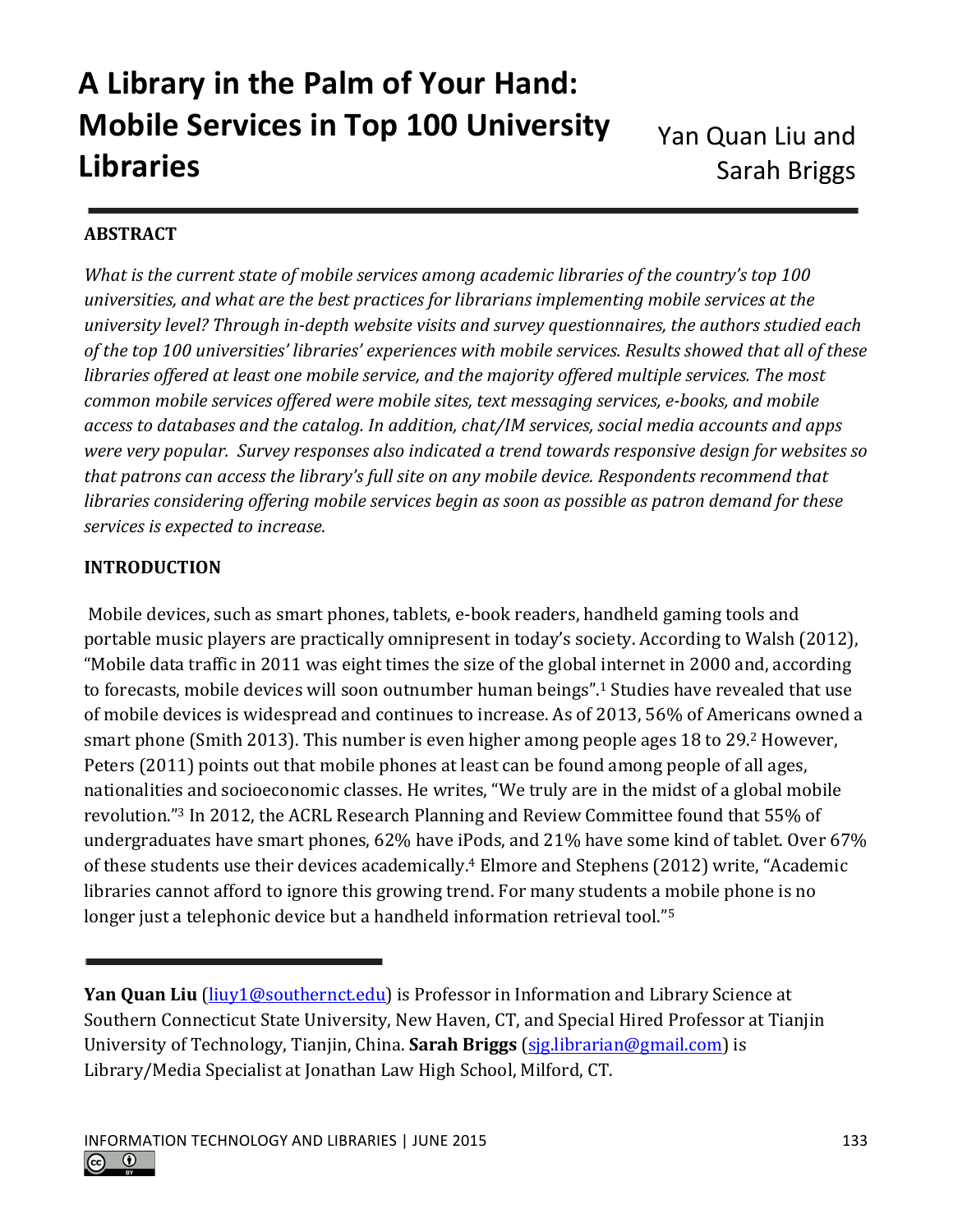It is clear from these studies that academic libraries can expect their patrons to be accessing their services via mobile devices in growing numbers and need to adapt to this reality. However, the sheer number of mobile devices on the market and the myriad ways libraries could offer mobile services can be daunting. Additionally, offering mobile services requires investing time, money, and personnel. In order to give libraries a starting point, this paper examines the current status of mobile services in the United States' top 100 universities' libraries as a model, specifically what services are being offered, what are they being used for, and what challenges libraries have encountered in offering mobile services. In doing so, this paper attempts to answer two questions: What is the state of mobile services among academic libraries of the country's top ranked universities, and what can the experiences of these libraries teach us about best practices for mobile services at the university level?

## **LITERATURE REVIEW**

#### **Current Status of Mobile Services in Academic Libraries**

There is not a lot of data regarding the prevalence of mobile services in academic libraries. A 2010 study found that 35% of the English speaking members of the Association of Research Libraries had a mobile website for either the university, the library, or both (Canuel and Crichton 2010).<sup>6</sup> A study of Chinese academic libraries revealed that only 12.8% surveyed had a section of their web pages devoted to mobile library service (Li 2013).<sup>7</sup> In 2010, Canuel and Crichton found that 13.7% of Association of Universities and Colleges of Canada members had some mobile services, including websites and apps.<sup>8</sup> In the United States, a 2010 survey found that  $44%$  of academic libraries offered some type of mobile service. 39% had a mobile website, and 36% had a mobile version of the library's catalog. Half of libraries which did not offer mobile services were in the planning process for creating a mobile website, catalog, and text notifications. Additionally, 40% planned on implementing SMS reference services, and 54% wanted the ability to access library databases on mobile devices (Thomas 2010).<sup>9</sup> However, it is widely assumed that mobile services will expand rapidly in the future (Canuel and Crichton 2010).<sup>10</sup> More recently, a 2012 survey of academic libraries in the Pacific Northwest found that 50% had a mobile version of the library's website and/or catalog, 40% used QR codes, 38% had a text messaging service, and 18% replied "other" with mobile interfaces for databases being a popular offering. However,  $31\%$  of survey respondents still did not have any mobile services (Ashford and Zeigen 2012).<sup>11</sup> Osika and Kaufman (2012) surveyed community and junior colleges nationwide to determine what mobile services were being offered. 73% offered mobile catalog access, 62% offered vendor database apps, two were creating a mobile app for the library, and 14.7% had a mobile library website.<sup>12</sup>

# **Definition and Types of Mobile Services**

Although there are dozens of different mobile devices on the market, La Counte (2013) aptly and succinctly defines them as follows: "The reality is that mobile devices can refer to essentially any device that someone uses on the go" (vi).<sup>13</sup> Smart phones, netbooks, tablet computers, e-readers,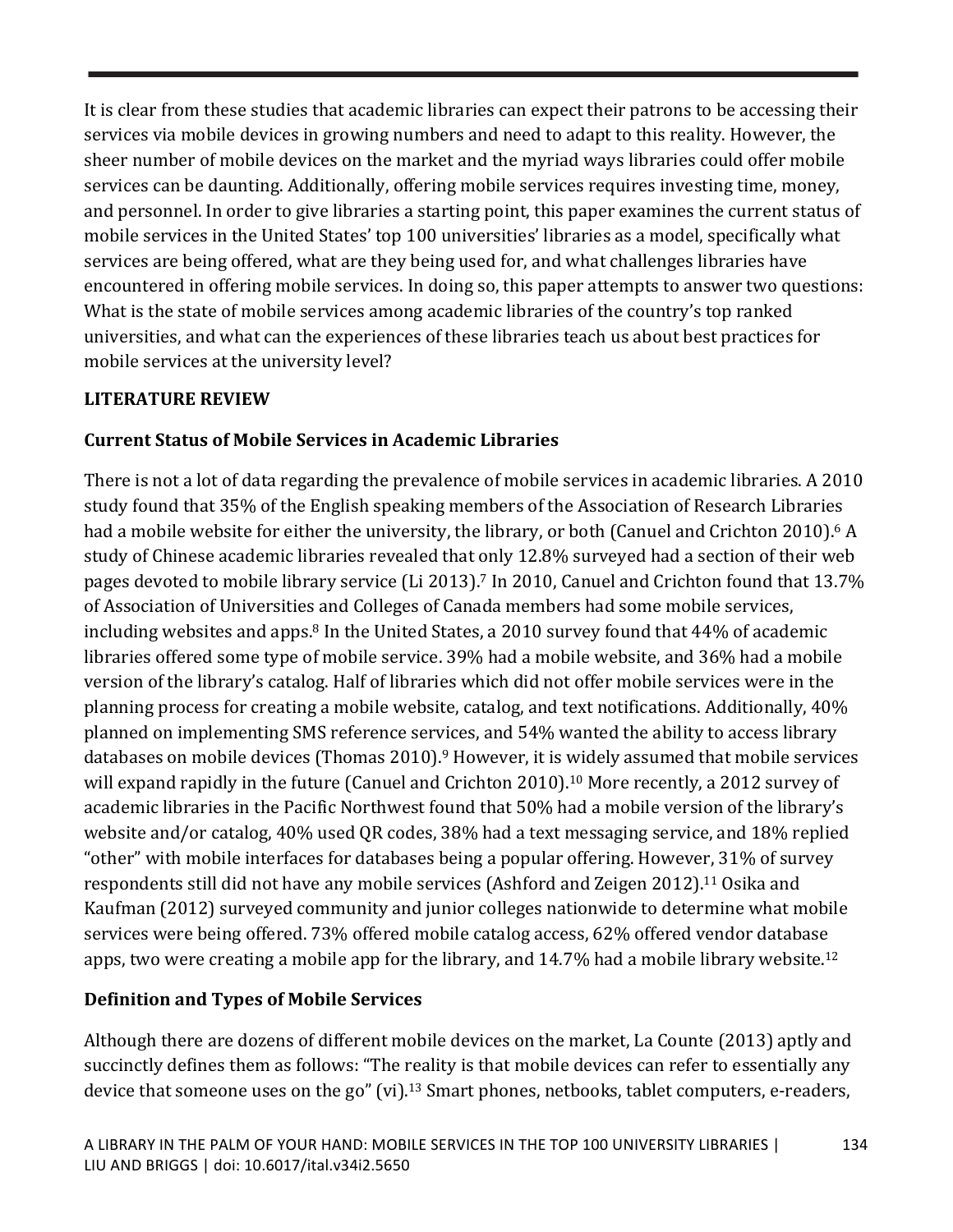gaming devices and iPods are examples of mobile devices that are now commonplace on college campuses. Barnhart and Pierce (2012) define these devices as "...networked, portable, and handheld…"<sup>14</sup> Additionally, these devices may be used to read, listen to music, and watch videos (West, Hafner and Faust 2006).<sup>15</sup> According to Lippincott (2008), libraries should consider all their patron groups as potential mobile library users, including faculty, distance education students, on-campus students, students placed in internships or doing other kinds of fieldwork, and students using mobile devices to work on collaborative projects outside of school.<sup>16</sup>

The most common mobile services discussed in the literature are mobile-friendly websites or apps, mobile-friendly access to the library's catalog and databases, text messaging services, OR codes, augmented reality, e-books, and information literacy instruction facilitated by mobile devices. These services fall into one of two categories: traditional library services amended to be available with mobile devices and services created specifically for mobile devices.

Common library services that have been updated to be mobile-friendly include a mobile website (either as a mobile version of the library's regular site, an app, or both), mobile-friendly interfaces for the library's catalog and databases, access to books in electronic format, and information literacy instruction which makes use of mobile devices. Regarding mobile websites and apps, Walsh (2012) writes,

"If a well-designed app is like a top-end sports car, a mobile website is more like a family run*around.* It may not be as good looking, but it is likely to be cheaper, easier to run and *accessible to more people."17* 

It is not feasible to replicate the entire website in a mobile version, so libraries must know what patrons find most important and address that information through the mobile site (Walsh 2012).<sup>18</sup> According to a 2012 survey of academic libraries in the Pacific Northwest, the most popular types of information found on mobile websites are links to the catalog, a way to contact a librarian, links to databases, and hours of operation (Ashford and Zeigen 2012).<sup>19</sup> Many libraries are also providing mobile access to their catalogs and databases. This is sometimes difficult because often third-party vendors are responsible for the catalogs and/or databases, and libraries must rely on these vendors to provide mobile access (Iglesias and Meesangnil 2011).<sup>20</sup> However, many vendors already offer mobile-friendly interfaces; libraries must be aware when this is the case and provide links to these interfaces. When a vendor does not provide a mobile-friendly interface, the library should encourage the vendor to do so (Bishoff 2013, p. 118).<sup>21</sup>

There is a growing expectation that libraries will provide e-books to patrons as e-books become increasingly popular. Walsh (2012) states that the proportion of adults in the United States who own an e-book reader doubled between November 2010 and May 2011.<sup>22</sup> According to Bischoff, Ruth, and Rawlins (2013), 29% of Americans owned a tablet or e-reader as of January 2012.<sup>23</sup> This has presented challenges for libraries, mainly in two areas: format and licensing. There is risk involved in choosing a format that will only work with one product, i.e. a Nook or a Kindle,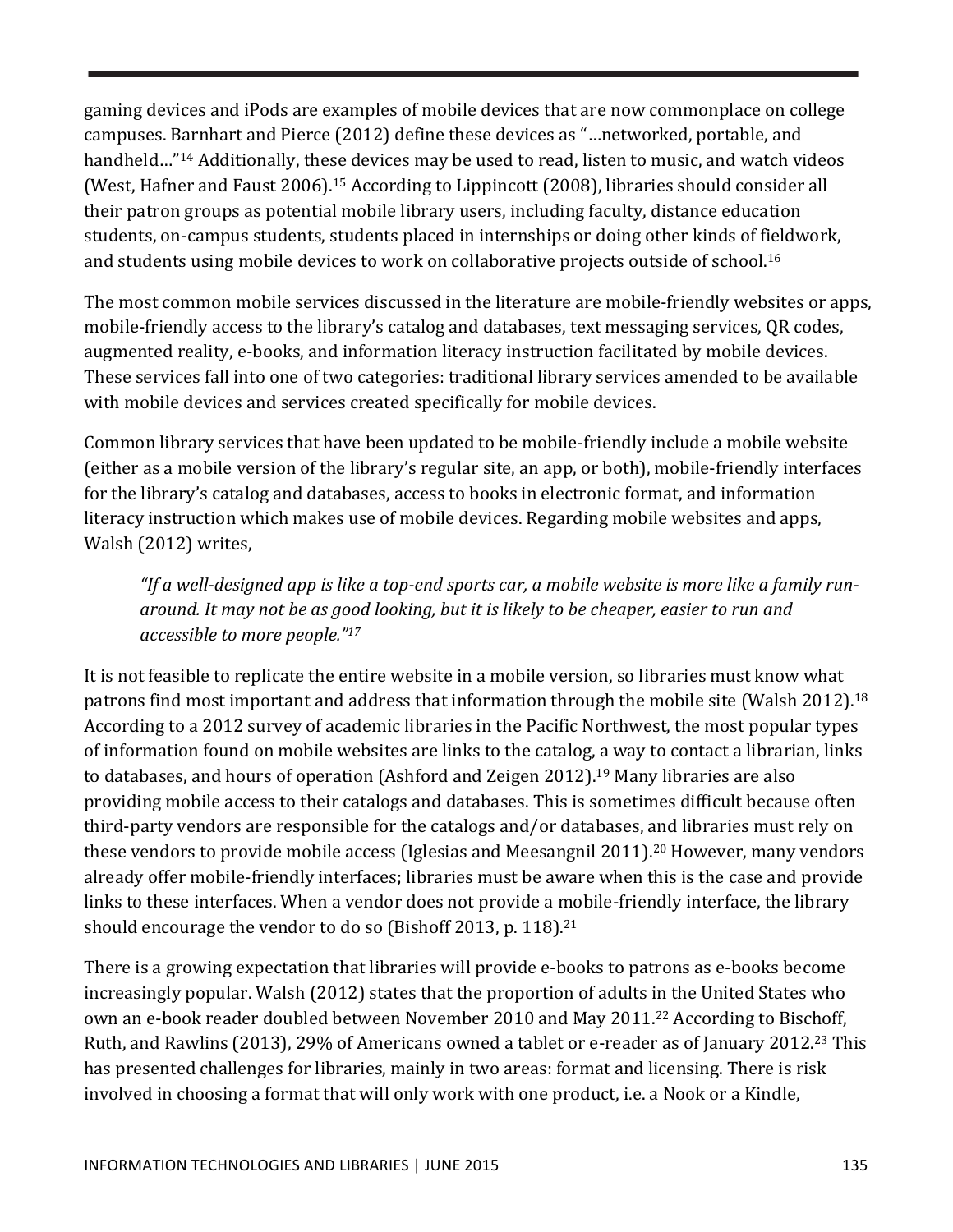because not every patron will own the same device, and ultimately one device might become the most popular, rendering books purchased for other devices obsolete. On the other hand, formats that work with multiple devices tend to have only basic functionality and do not provide an ideal user experience (Walsh 2012).<sup>24</sup> Walsh (2012) recommends EPUB, which works well with many different devices, is free, and supports the addition of a digital rights management layer.<sup>25</sup> Licensing is also an issue as libraries and publishers strive to find a method of loaning e-books amenable to both. No one model has emerged which is mutually satisfactory (Walsh 2012).<sup>26</sup>

Libraries are increasingly integrating mobile technologies into information literacy instruction and other forms of instruction. For example, services such as Skype and FaceTime, which Walsh  $(2012)$  describes as "a window to another world" (p. 105), can be used for distance learning, including reference and instruction.<sup>27</sup> When interactions do not need to take place live, many mobile devices have the capability to take pictures, record video, and record audio (Walsh 2012, p. 97).<sup>28</sup> This allows class events, including lectures and discussions, to be broadcast to people and spaces beyond the physical classroom. Walsh (2012) notes that, when constructing podcasts or vodcasts, it is important to make mobile-friendly versions of these available, bearing in mind different platforms and screen sizes people might be using to access the content.<sup>29</sup>

Text messaging, QR codes, and augmented reality are examples of library services that were created expressly for mobile devices. Text messaging in particular has become a very popular mobile service offering; as Thomas and Murphy (2009) write, "Interacting with patrons through text messaging now ranks among core competencies for librarians because SMS increasingly comprises a central channel for communicating library information." $30$  A common use of text messaging is a 'text a librarian' service. Walsh (2012) recommends launching such a service even if the library currently offers no other mobile services, noting, "It can be quick, easy and cheap to introduce such a service and it is an ideal entry into the world of providing services via mobile devices" (p. 45).<sup>31</sup> Peters (2011) points out that the shorter the turnaround time (he recommends less than ten minutes) the better. He notes that many questions arise as the result of a situation the questioner is currently in. He writes, "If you do not respond in a matter of minutes, not hours, the context will be lost and the need will be diminished or satisfied in other ways."32

QR codes have become popular in libraries offering mobile services. QR codes encode information in two dimensions (vertically and horizontally), and thus can provide more information than a barcode. The applications necessary for using QR codes are usually free, and they can be read by most mobile devices with cameras (Little  $2011$ ).<sup>33</sup> The most common uses of QR codes in academic libraries, according to Elmore and Stephens (2012), are linking to the library's mobile website and social media pages, searching the library catalog, viewing a video or accessing a music file, reserving a study room, and taking a virtual tour of the library facilities.<sup>34</sup>

Augmented reality may not currently be used as often in libraries as other services such as mobile sites and text messaging, but many libraries are finding unique and compelling ways to use AR. AR applications link the physical with the digital, are interactive in real time, and are registered in 3-D.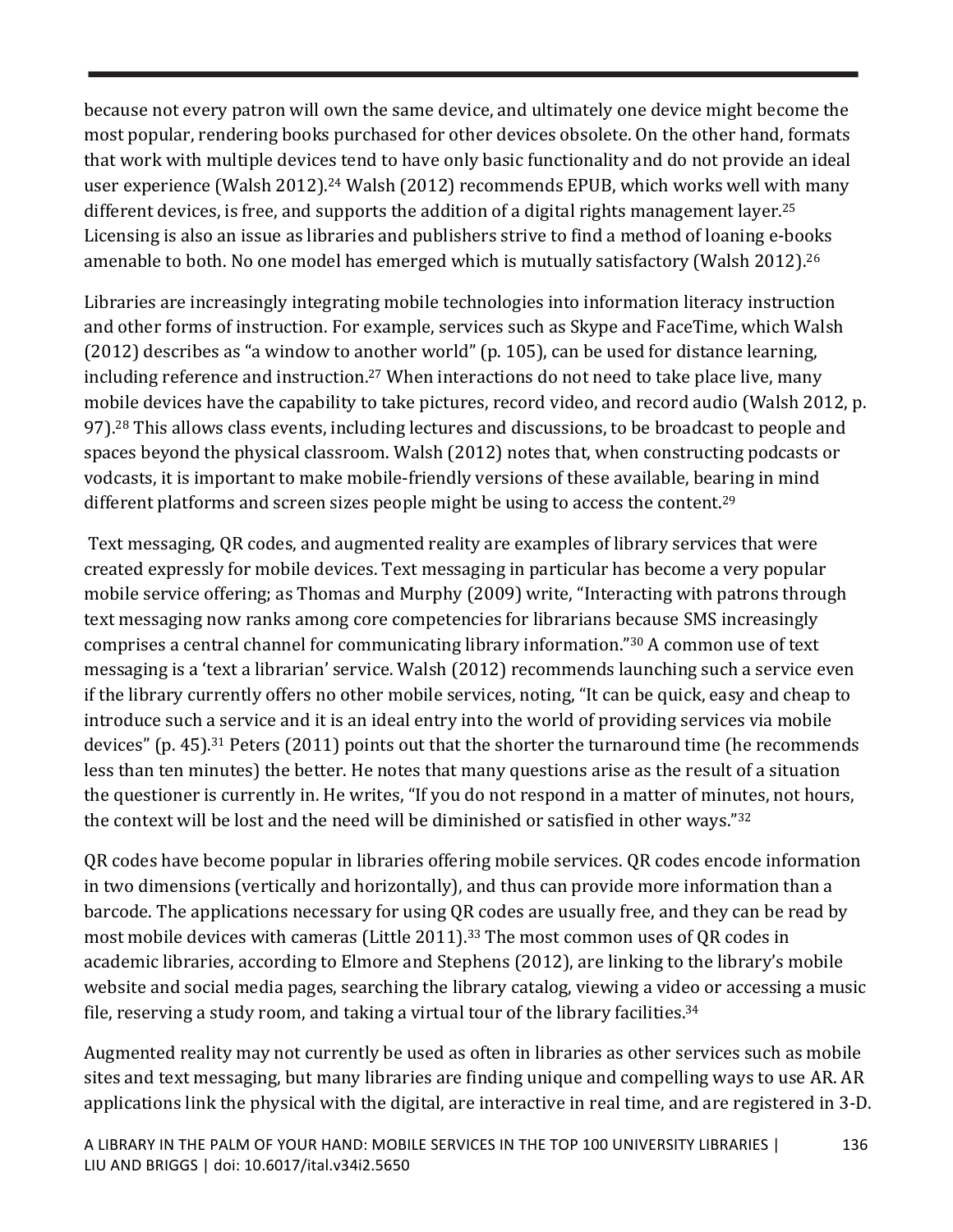Hahn (2012) defines AR as follows: "In order to be considered a truly augmented reality application, an app must interactively attach graphics or data to objects in real time, to achieve the real and virtual combination of graphics into the physical environment."<sup>35</sup> He notes that such applications are excellent additions to libraries' mobile services because they connect physical and digital worlds, much like libraries.<sup>36</sup> One example of augmented reality is North Carolina State University's WolfWalk, which is advertised as "...a historical walking tour of the NC State campus using the location-aware campus map" (NCSU Libraries).<sup>37</sup> To create the tour, the NCSU Libraries Special Collections Research Center provided over one thousand photographs of the campus from the  $19<sup>th</sup>$  century to the present (NCSU Libraries).<sup>38</sup>

## **RESEARCH DESIGN**

To make sure the information gathered was current and valid, this study employed two approaches, website visits and survey investigation, to determine the state of mobile services at the top 100 universities' libraries. The website visits explored what mobile services are being offered and how they are being offered at these university libraries. The survey sent via email inquired how they are providing mobile services in their libraries and what their results have been regarding challenges, successes, and best practices. The survey data was analyzed and compared to the data obtained via website exploration to form a more comprehensive picture of mobile services at these universities.

## **PARTICIPANTS**

University libraries' patrons are frequent users of mobile technology. According to Osika and Kaufman (2012), studies have found that 45% of 18 to 29-year-olds who have internet-capable cell phones do most of their browsing on their devices.<sup>39</sup> Kostruski and Skornia (2011) note that people of this age group are "...leaders in mobile communication...the traditional college-age student."<sup>40</sup> As the nation's leaders in undergraduate and graduate programs and academic research, an examination of the status of the top 100 university libraries' mobile services can provide useful service patterns and a benchmark for the service improvements that would benefit academic programs. Based on the U.S. News & World Report's national university rankings, this study selected the top 100 universities in the 2014 rankings.<sup>41</sup>

#### **PROCEDURE**

Website visits as the first step were conducted from March 2, 2014 to March 16, 2014. Each library's home page was carefully examined for the most common mobile services named in the literature with these categorized items: 1) a mobile website or app, 2) mobile access to the library's catalog and databases, 3) text messaging services, 4) QR codes, 5) augmented reality, and 6) e-books. To assess each site, we first visited the site via a Nexus 7 to see if it had a mobile version. Next, we viewed each library's full site on a laptop computer. We browsed through each page of the site looking for mention or use of each said categorization. We also searched for these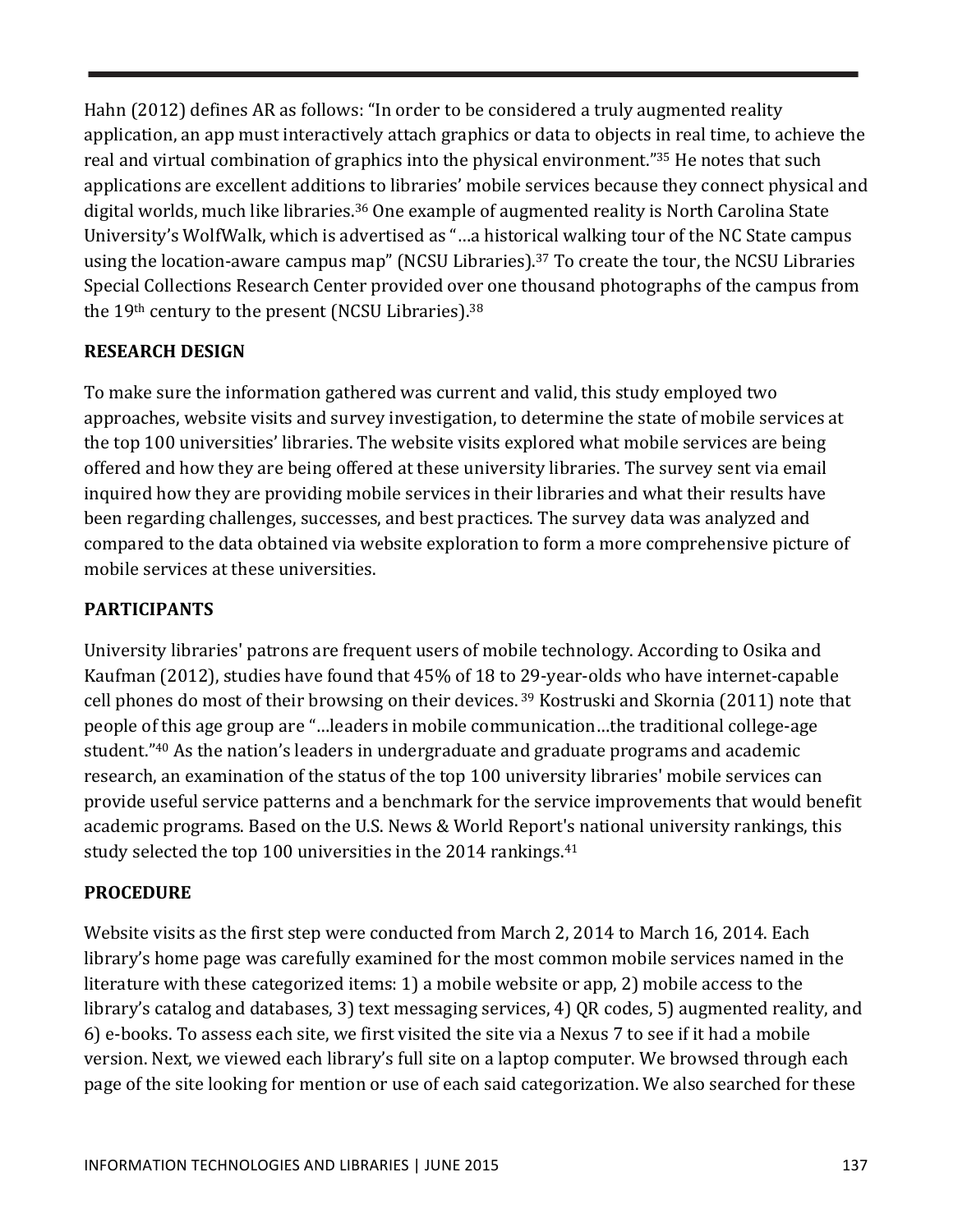items via the library's site map or site search functions whenever available. The results were tabulated with a codebook in the established categorization through Microsoft Excel.

Although the website visits place great value on gathering quantitative data about what mobile services are offered at these libraries, this method has its limitations. Firstly, it locates only those mobile services that appear on a library's website, but services the library provides which are not mentioned on the website can be overlooked. Also, the use of mobile devices or services in library instruction, a very commonly mentioned mobile service in the literature, cannot generally be determined via a website visit. In addition, the website visit provides only a snapshot of the current state of mobile services; university libraries may be planning to implement or even be in the process of implementing mobile services. Lastly, website visits evaluate what is publicly available, but it is not possible to access password-protected information meant only for a university's students and faculty to assess mobile content. To address these shortcomings, we created a survey using SurveyMonkey to complement the data supplied from the website visits. We sent out the survey via email to each of the top 100 universities' libraries. The survey was conducted from April 10, 2014, to April 24, 2014.

## **RESULTS AND ANALYSIS**

Study results presented compelling evidence that mobile services are already ubiquitous among the country's top universities. The most recognized ones are mobile sites, mobile apps, mobile OPACs, mobile access to databases, text messaging services, QR codes, augmented reality, and ebooks. These service forms confirm those commonly named in the literature as library mobile services.

# **What basic types of mobile services do the libraries provide?**

The results showed all of the libraries offered one or more of the specific mobile services in Chart 1 with multiple entries allowed, presenting modernized new service patterns the university libraries provide to meet the needs and demands of university communities in this digital era.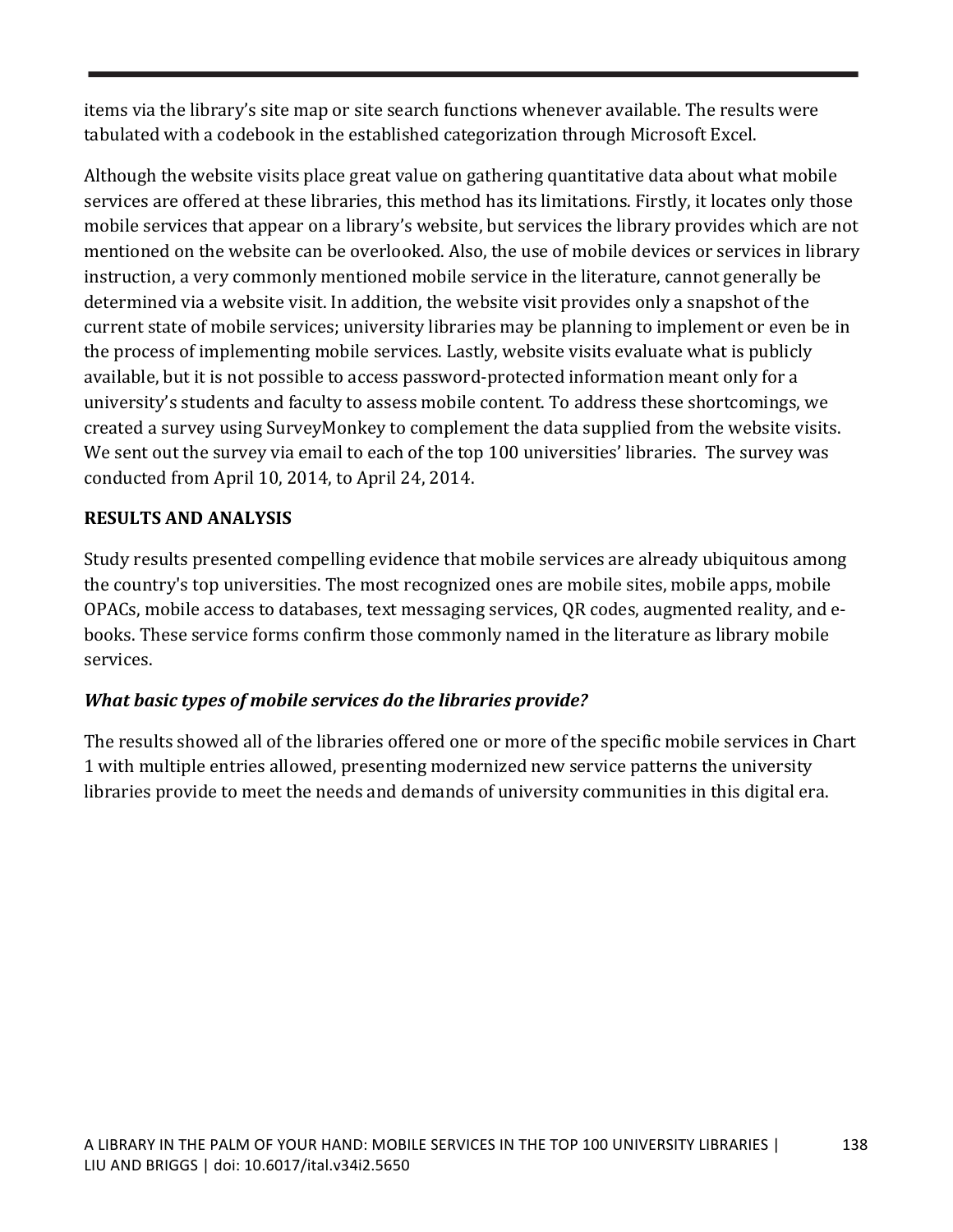

**Chart 1.** Percentage of Libraries Offering Specific Mobile Services (Multiple Entries Allowed).

It is clear from both the survey results and the website visits that almost all libraries at the top 100 universities are offering multiple mobile services, with mobile websites, mobile access to the library's catalog, mobile access to the library's databases, e-books, and text messaging services being the most common. QR codes and especially augmented reality are not as common.

Of the eight main mobile services we looked for via the website visits and survey (mobile site, mobile app for the site, mobile OPAC, mobile access to databases, text messaging, QR codes, augmented reality, and e-books), all libraries surveyed offer between one and seven of these services. No universities have none of these services, and no universities have all of these services. Only one university has one service, none have two, seven have three, thirteen have four, twentyfour have five, forty-six have six, and eight have seven. To make this information easy to read, we summarized it in Table 1 below.

| <b>Number of mobile</b><br>services offered | <b>Number of</b><br><b>libraries</b> | Percentage<br>of libraries |
|---------------------------------------------|--------------------------------------|----------------------------|
| No mobile services                          | $\mathbf{0}$                         | $0\%$                      |
| 1 mobile service                            | 1                                    | 1%                         |
| 2 mobile services                           | 0                                    | 0%                         |
| 3 mobile services                           | 7                                    | 7%                         |
| 4 mobile services                           | 13                                   | 13%                        |
| 5 mobile services                           | 24                                   | 24%                        |
| 6 mobile services                           | 46                                   | 46%                        |
| 7 mobile services                           | 8                                    | 8%                         |
| 8 mobile services                           |                                      | 0%                         |

**Table 1.** Number of mobile services offered.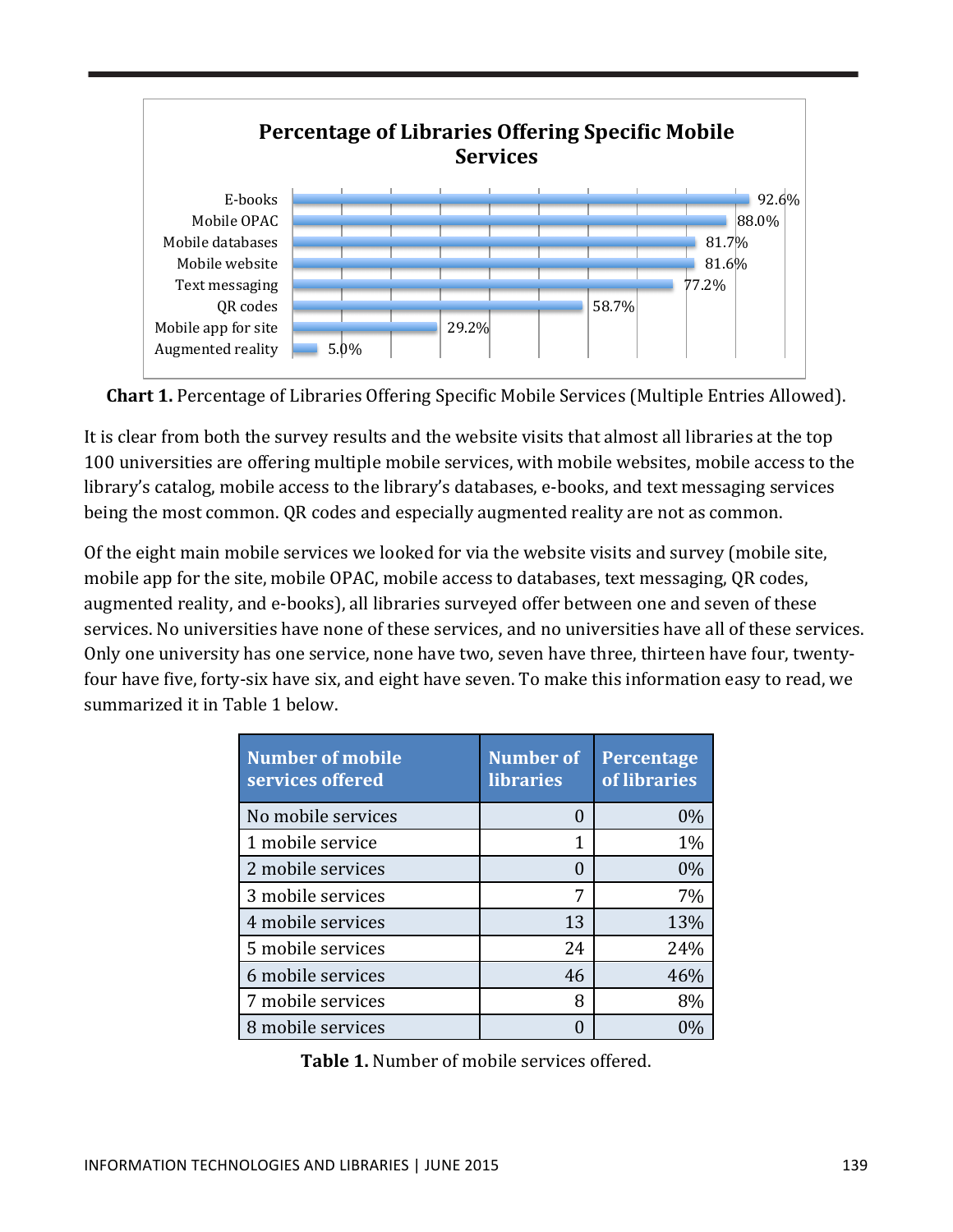Such a data pattern demonstrates not only that mobile services are very widespread at these universities' libraries, but also that the vast majority of these libraries offer multiple mobile services. In other words, libraries do not appear to be offering mobile services in isolation; they have taken several of their most popular services (such as websites, reference, and search functions) and mobilized all of them. In fact, the average number of mobile services offered among the eight services we examined is 5.31.

Although results collected from the two research methods (website visits and survey) are almost identical for mobile websites and mobile OPACs and are very comparable for text messaging, QR codes, and augmented reality there is a bit of a gap between results from the website visits and the survey regarding mobile databases (92.9% vs. 70.59%), but perhaps libraries that responded to the survey just happened to offer mobile access to databases less often than all the libraries in general. 

It is interesting that we located e-books on 100% of the websites we visited, but only 85.29% of respondents mention offering them. Perhaps this discrepancy can be explained by a clarification in terms. We looked for the presence of books in electronic format that could be accessed online. Perhaps survey respondents only considered e-books specifically formatted for smart phones or tablets as a mobile service. Also, later in the survey several respondents mention communication issues as an ongoing challenge in offering mobile services, specifically, not always knowing what other library departments are offering in terms of mobile services. It is possible that some survey respondents are not responsible for the e-book collection and thus did not mention it as a mobile service. 

Another discrepancy exists between the results for mobile apps for the library's site (20.2% for the website visits versus 38.24% for the survey). These results indicate that mobile apps for libraries' sites are more common than we had previously thought. Perhaps these apps are being advertised in places other than on the library's website, and therefore a website visit is not the best way to discover them.

The website visits did not look for mobile library instruction, mobile book renewal, or mobile interlibrary loan, but through our website visits we saw these services mentioned several times and thus included them in the survey. They turned out to be somewhat common among libraries surveyed; 41.18% of respondents offer mobile book renewal, 20.59% offer mobile interlibrary loan, and 32.35% offer mobile-friendly library instruction.

Table 2 below compares the data collected from both the website visits and the survey among these 100 universities, ranking from high to low percentages. In most cases, they are very similar.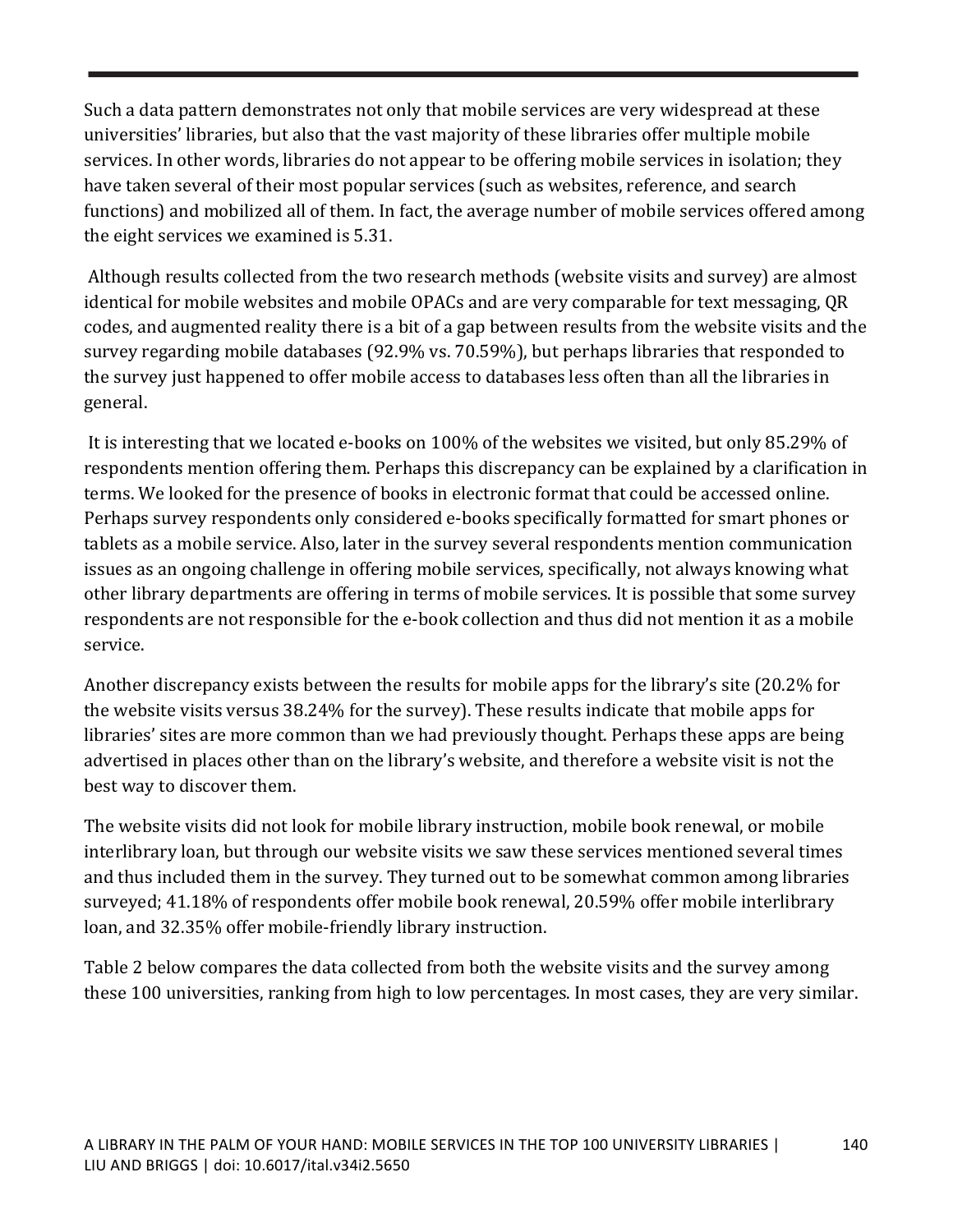| <b>Mobile Services</b> | <b>Percentage of</b><br>libraries offering<br>service (Website<br><b>Visits)</b> | <b>Percentage of</b><br>libraries offering<br>service (Survey) |
|------------------------|----------------------------------------------------------------------------------|----------------------------------------------------------------|
| E-books                | 100%                                                                             | 85.29%                                                         |
| Mobile databases       | 92.90%                                                                           | 70.59%                                                         |
| Mobile OPAC            | 87.80%                                                                           | 88.24%                                                         |
| Mobile website         | 80.80%                                                                           | 82.35%                                                         |
| Text messaging         | 80.80%                                                                           | 73.53%                                                         |
| QR codes               | 61.60%                                                                           | 55.88%                                                         |
| Mobile app for site    | 20.20%                                                                           | 38.24%                                                         |
| Augmented reality      | 7.00%                                                                            | 2.94%                                                          |

#### *What content do the mobile sites offer?*

In addition to assessing whether libraries had a mobile site, the survey asked libraries that already have a mobile site what is included on the site. 100% of libraries with mobile sites include library hours on their site, making this the most common feature. The next two most common features are library contact information and a search function for the catalog, which both received 96.67%. Searching within mobile-friendly databases , such as EBSCOhost Mobile, JSTOR and PubMed, is the next most popular feature, although it trailed a little behind library hours, contact information, and catalog searching at 70%. Book renewal received 56.67%, and access to patron accounts received 53.33%. Interlibrary loan is the least common feature by far, offered by only 26.67% of respondents. This information is summarized in Chart 2 below:



**Chart 2.** Components of Libraries' Mobile Sites.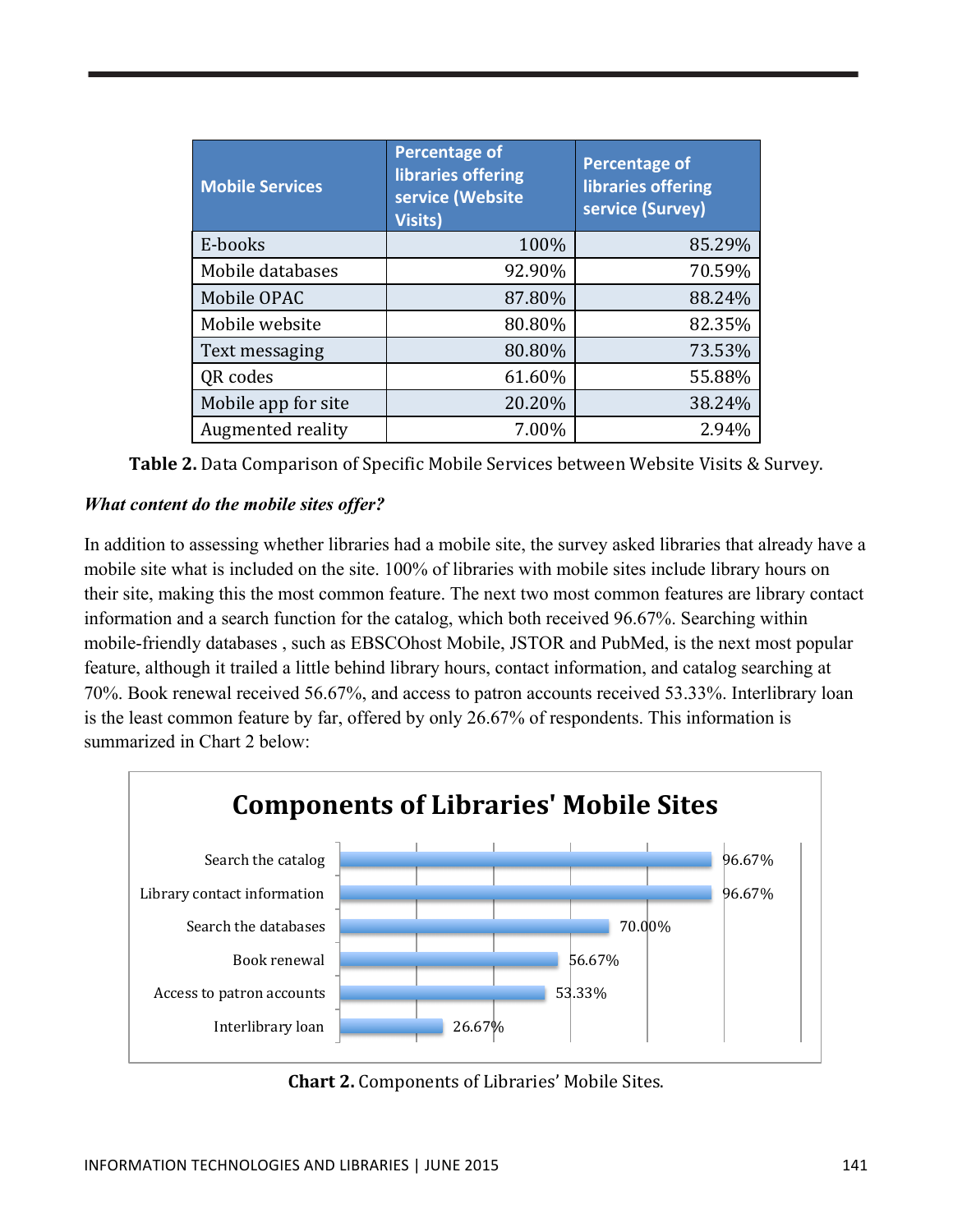These results are interesting as, overall, they reflect higher percentages for specific mobile services than question 1 on the survey, which asked which mobile services libraries offer. For example, in question 1, 88.24% of respondents offer mobile access to the library's catalog, whereas for libraries with mobile sites, 96.67% offer access to the catalog on the mobile site. The ability to search mobile-friendly versions of databases the library subscribes to was almost the same for both groups, with 70.59% of respondents to question 1 offering this and 70% of respondents having this as a component of their mobile sites. Mobile book renewal is much more common among libraries with mobile sites; 56.67% of respondents with mobile sites compared to 41.18% of total respondents. A slightly higher percentage of respondents with mobile sites offer mobile interlibrary loan  $(26.67%)$  compared to all respondents  $(20.59%)$ . This data suggests that, on the whole, libraries with mobile sites are more likely to offer other mobile services as well, specifically mobile access to the catalog, mobile book renewal, and mobile interlibrary loan.

# **What mobile reference services do libraries provide?**

The survey also looked for information on virtual and/or mobile reference services.  $81.25\%$  of survey respondents offer text/SMS messaging, 100% offer chat/IM, and 21.88% offer reference services via a social media account. These results showing popular reference services in these top universities are summarized in Chart 3 below:



#### **Chart 3.** Popular Mobile Reference Services.

Chat/IM is obviously the most popular method of providing virtual/mobile reference services; all survey respondents offer this service. Text/SMS is also very popular, indicating that the majority of libraries see value in providing both despite their similar functions. The fact that social media does not compare favorably to either texting or chat/IM services is curious because most social media platforms have a mobile version available that libraries can take advantage of for free. However, this may not be the best medium for reference. One respondent commented on this question, "Our 'Ask a Librarian' service is available from desktop Facebook, but not on mobile Facebook."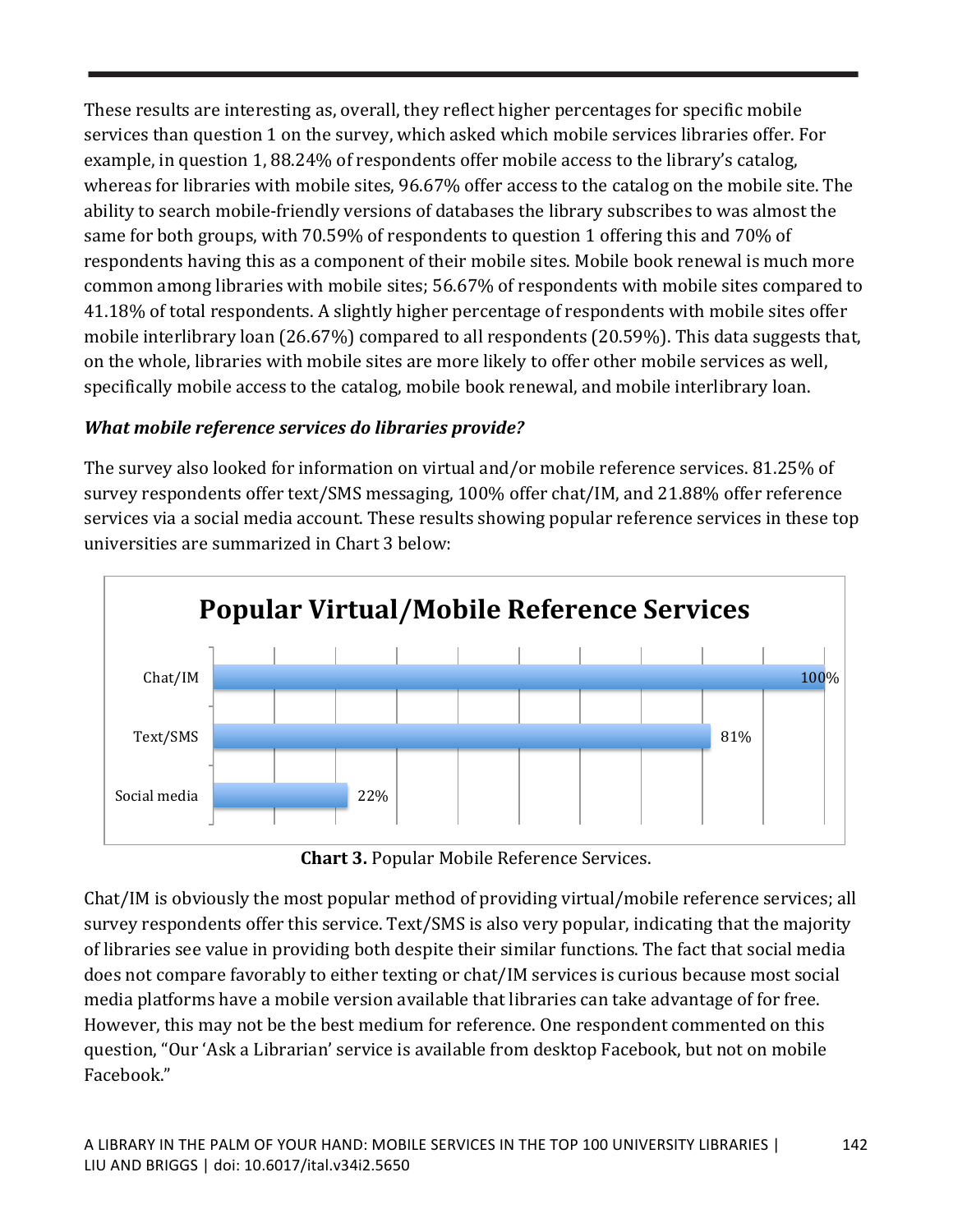# *What apps do libraries use or provide for patrons?*

Although the website visits and survey results indicated that apps for a library's site are not very common, both tools revealed that use of apps for various purposes is widespread. The most commonly mentioned app is BrowZine, which is used for accessing e-journals. Several respondents mentioned apps developed in-house for using library services, such as an app for reserving a study room, accessing university archives, and sending catalog records to a mobile device. Another respondent stated that the university's app has a library function. Several respondents mentioned vendor-provided or third-party apps, such as apps for accessing PubMed, ScienceDirect, Naxos Music Library, AccessMyLibrary (for Gale resources), a mobile medical dictionary, and the American Chemical Society. One respondent noted that the library loans iPads preloaded with popular apps to support student research such as EndNote, Notability, GoodReader, Pages, Numbers, and Keynote, among others. Finally, these apps were named at least once as an app libraries either use or provide access to: iResearch (for storing articles locally), Boopsie (for building a library mobile app), ebrary (for accessing e-books), and Safari (for accessing books and videos online). These results indicate that the use of apps is fairly robust and diverse among these libraries. Additionally, from these results, it seems more common for libraries to use and/or provide apps created by third parties than to develop an in-house app. perhaps due to the expertise and expense involved in creating and maintaining an app.

## **What mobile services will be added in the future?**

The final question of the survey asks libraries if there are any plans to offer a mobile service not currently provided. Responses are summarized in Chart 4 below.



**Chart 4.** Percentage of the Libraries Seeking to Add Specific Mobile Services

The most common selection is mobile friendly library instruction, with 61.54%. The next most common is a mobile website (46.15%). Mobile interlibrary loan was chosen by 38.46% of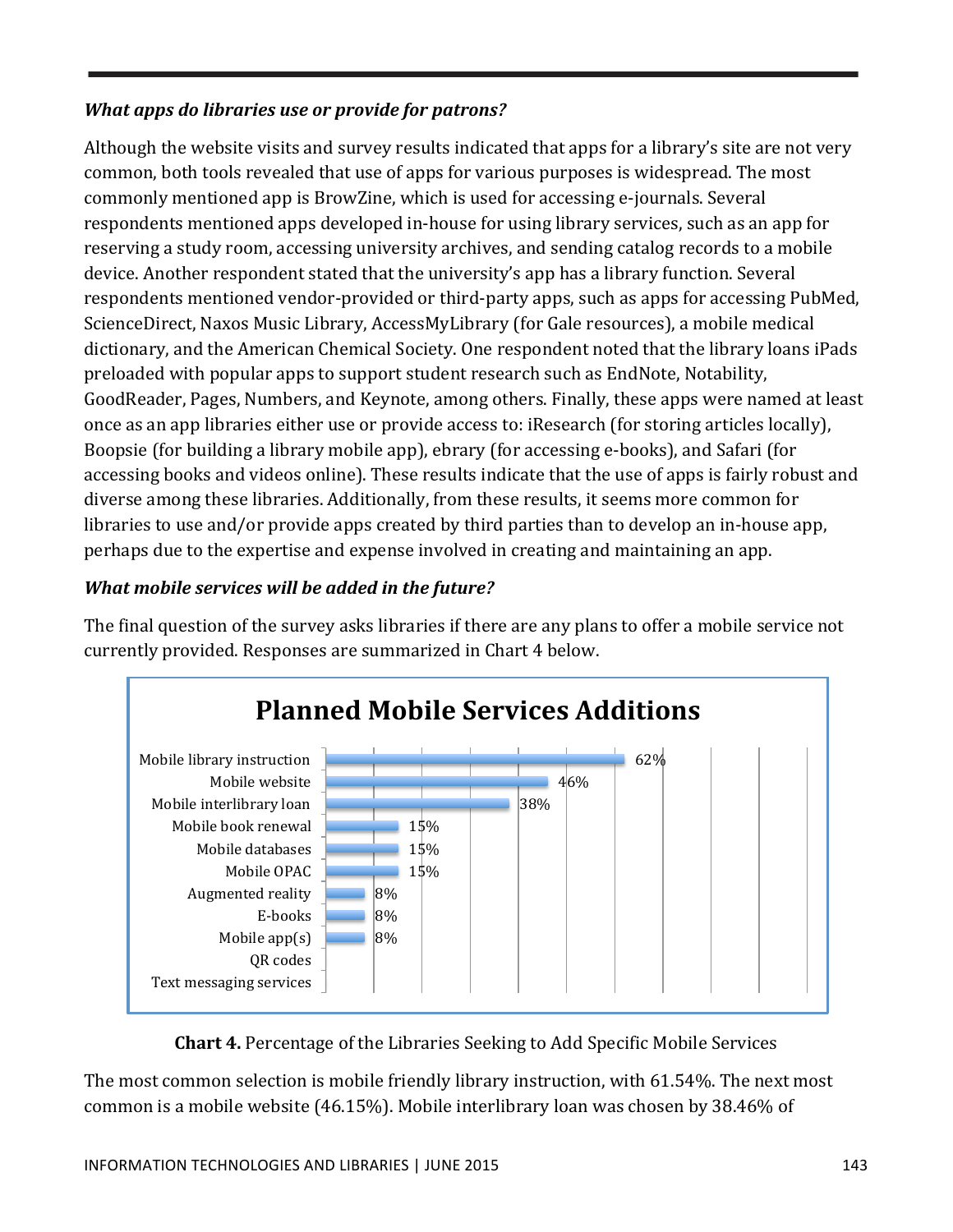respondents. Less common services planned include adding mobile access to the library's OPAC, mobile access to the library's databases, and mobile book renewal, each of which were chosen by 15.38% of respondents. 7.69% of respondents are planning to add mobile apps, e-books, and augmented reality, respectively. No one indicated plans to add text messaging services or QR codes. These results indicate that libraries expect demand for traditional library services in a mobile-friendly format to continue to expand; mobile friendly library instruction was only offered by 32.35% of respondents, yet 61.54% have plans to offer this service in the future. Mobile interlibrary loan is currently offered by 20.59% of respondents, so the fact that 38.46% would like to add it represents a significant change.

Not surprisingly, mobile websites are likely to remain a very popular mobile service. The fact that 82.35% of respondents already have a mobile website and 46.15% who do not have one wish to add one in the near future means that mobile-friendly sites are well on their way to becoming ubiquitous, at least among libraries at the top 100 universities, and may reasonably be expected to take their place among websites in general as a necessity to maintain institutional viability. Additionally, several respondents mentioned moving towards responsive design, in which their websites are fully functional regardless of whether they are accessed on mobile devices or desktops.

# **What are challenges and strategies for offering mobile services?**

In addition to looking for the presence or absence of mobile services being offered at top 100 university libraries, the survey also examined libraries' experiences in implementing mobile services, including challenges, successes, and best practices. Several themes emerged in response to these questions. The most common challenge among respondents was having the time, expertise, staffing and money to support mobile services, especially apps and mobile sites. To solve this problem, respondents mention relying on vendors and third-party providers supplying apps to access their resources, but this does not give libraries the flexibility and specificity of an in-house app.

Another common challenge mentioned by several respondents involved technical issues, such as difficulties with off campus access to resources via a proxy server and compatibility issues among different browsers and especially different devices. A lack of communication and/or support is another issue for libraries. One respondent reported a lack of support from the campus computing center for mobile services. One respondent discussed the difficulty of having a coordinated mobile effort when the library has a large number of departments, and each department may or may not be aware of what the others are doing in regards to mobile services. Survey results revealed that few libraries have policies in place to support mobile services.

Coming up with a specific plan for implementing such services can help libraries work towards promoting effective communication and garnering support. One respondent wrote, "The biggest challenges have been:  $(1)$  developing a strategy  $(2)$  developing a service model  $(3)$  having a systematic model for managing content for both mobile- and non-mobile applications. We've had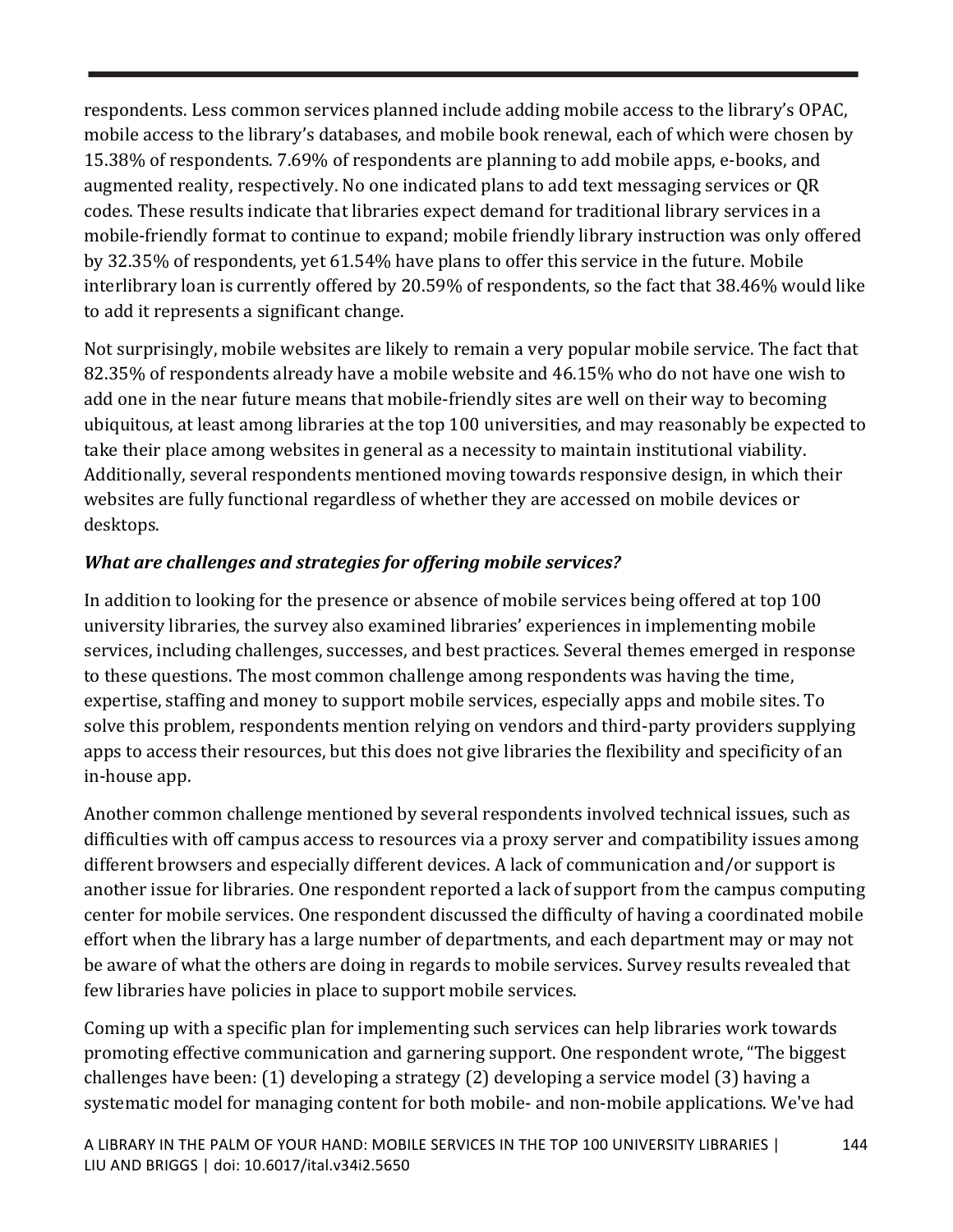success with the first two and are making great progress on the third." Interestingly, several respondents noted that underuse is an issue for some services. One respondent mentioned that QR codes are not used often, and another mentioned that the library's text-a-librarian service is much underutilized. Several respondents cited the need to market mobile services as an antidote to this problem. Seeking regular feedback from the user community regarding mobile services wants and needs is another recommended solution.

Other issues include the fact that not all library services are mobilized. However, libraries are actively looking for solutions for this. There is a trend among respondents towards developing a site that is responsive to all devices, including desktops, laptops, tablets, and phones. This will take the place of a separate mobile site. As one respondent states, "At the moment, our library mobile website only has a fraction of the services available via our desktop website. We are in the process of moving everything to responsive design, with the expectation that all services will be equally available in mobile and desktop." In reading through these responses, one message is clear: mobile services are a must. Several respondents noted that demand for mobile services is growing, with one writing, "Get started as soon as possible. Our analytics show that mobile use is continuing to increase."

#### **CONCLUSION**

This study confirms that as of spring 2014 mobile services are already ubiquitous among the country's top 100 universities' libraries and are likely to continue to grow. Where the most common services offered are e-books, chat/IM, mobile access to databases, mobile access to the library catalog, mobile sites, and text messaging services, there is a trend towards responsive design for websites so that patrons can access the library's full site on any mobile device.

The experiences of these libraries demonstrate the value of creating a plan for providing mobile services, allotting the appropriate amount of staffing, time, and funding, communicating among departments and stakeholders to coordinate mobile efforts, marketing services, and regularly seeking patron feedback. However, there is no one approach to offering mobile services, and each library must do what works best for its patrons.

#### **REFERENCES**

- 1. Andrew Walsh, *Using Mobile Technology to Deliver Library Services* (Maryland: Scarecrow Press, 2012), xiv.
- 2. "Smartphone Ownership 2013," last modified June 5, 2013, http://www.pewinternet.org/2013/06/05/smartphone-ownership-2013/.
- 3. Thomas A. Peters, "Left to Their Own Devices: The Future of Reference Services on Personal, Portable Information, Communication, and Entertainment Devices," Reference Librarian 52 (2011): 88-97, doi:10.1080/02763877.2011.520110.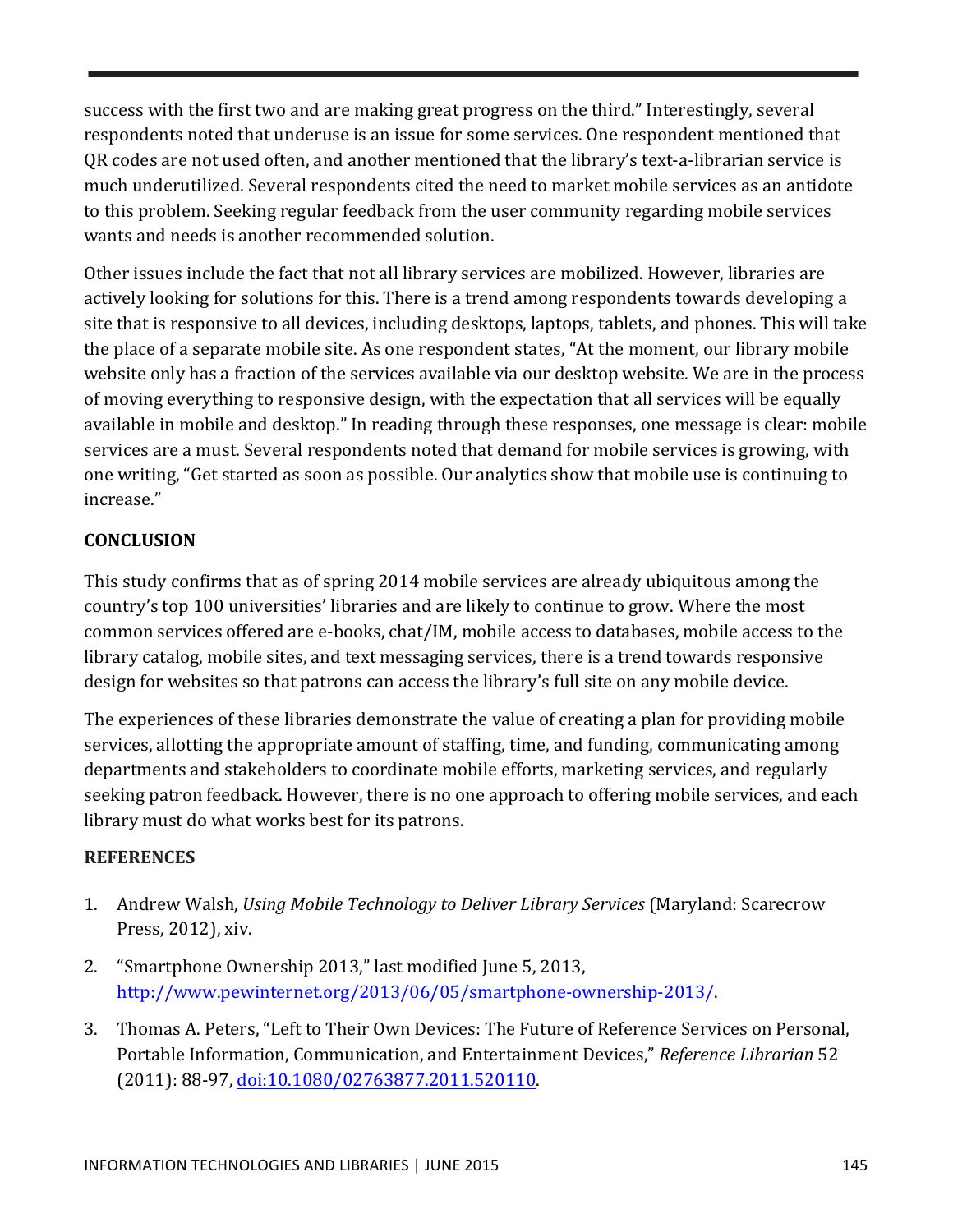- 4. ACRL Research Planning and Review Committee, "Top Ten Trends in Academic Libraries, " *College & Research Libraries News* 73 (2012): 311-320.
- 5. Lauren Elmore and Derek Stephens, "The Application of QR Codes in UK Academic Libraries," *New Review of Academic Librarianship* 18 (2012):26-42, doi:10.1080/13614533.2012.654679.
- 6. Robin Canuel and Chad Crichton, "Canadian Academic Libraries and the Mobile Web," New Library World 112 (2011): 107-120, doi:10.1108/03074801111117014.
- 7. Aiguo Li, "Mobile Library Services in Key Chinese Academic Libraries," *Journal of Academic Librarianship* 39 (2013): 223-226, doi:10.1016/j.acalib.2013.01.009.
- 8. Robin Canuel and Chad Crichton, "Canadian Academic Libraries," 107-120.
- 9. Lisa Carlucci Thomas, "Gone Mobile? (Mobile Libraries Survey 2010)," *Library Journal* 135  $(2010): 30-34.$
- 10. Robin Canuel and Chad Crichton, "Canadian Academic Libraries," 107-120.
- 11. "Mobile Technology in Libraries Survey," last modified 2012, http://www.ohsu.edu/xd/education/library/about/staffdirectory/upload/mobile\_survey\_ACADEMIC\_final.pdf.
- 12. Brittany Osika and Cate Kaufman, "'Mobilizing' Community College Libraries," Searcher 20  $(2012): 36-46.$
- 13. Scott La Counte, "Introduction," in *Mobile Library Services: Best Practices*, ed. Charles Harmon and Michael Messina. (Maryland: Scarecrow Press, 2013), v-vii.
- 14. Fred D. Barnhart and Jeannette E. Pierce, "Becoming Mobile: Reference in the Ubiquitous Library," *Journal of Library Administration* 52 (2012): 559-570, doi:10.1080/01930826.2012.707954.
- 15. Mark Andy West, Arthur W. Hafner, and Bradley D. Faust, "Expanding Access to Library Collections and Services Using Small-Screen Devices," *Information Technology & Libraries* 25  $(2006): 103-107.$
- 16. Joan K. Lippincott, "Mobile Technologies, Mobile Users: Implications for Academic Libraries," *ARL: A Bimonthly Report on Research Library Issues & Actions* 261 (2008): 1-4.
- 17. Walsh, *Using Mobile Technology*, 58.
- 18. Ibid.
- 19. "Mobile Technology in Libraries Survey."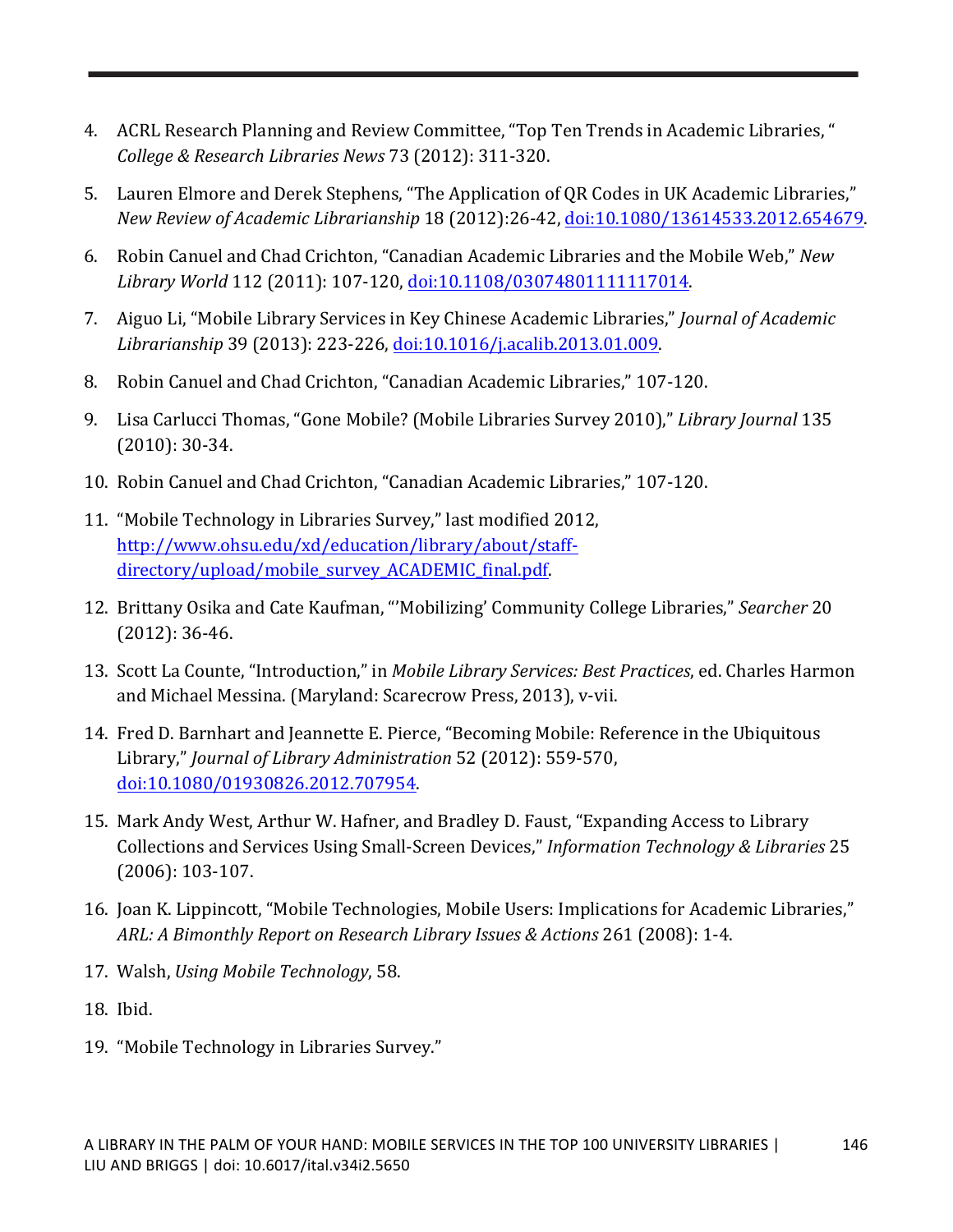- 20. Edward Iglesias and Wittawat Meesangnil, "Mobile Website Development: From Site to App," *Bulletin of the American Society for Information Science and Technology* 38 (2011): 18-23, doi: 10.1002/bult.2011.1720380108.
- 21. Joshua Bishoff, "Going Mobile at Illinois: A Case Study," in *Mobile Library Services: Best Practices, ed. Charles Harmon and Michael Messina. (Maryland: Scarecrow Press, 2013), 107-*121.
- 22. Walsh, *Using Mobile Technology.*
- 23. Helen Bischoff, Michele Ruth, and Ben Rawlins, "Making the Library Mobile on a Shoestring Budget," in *Mobile Library Services: Best Practices*, ed. Charles Harmon and Michael Messina. (Maryland: Scarecrow Press, 2013), 43-54.
- 24. Walsh, *Using Mobile Technology*.
- 25. Ibid.
- 26. Ibid.
- 27. Ibid., 105.
- 28. Ibid., 97.
- 29. Ibid.
- 30. "Go Mobile: Use These Strategies and Increase your Mobile Literacy and your Patrons' Satisfaction," last modified November 1, 2009, http://libraryconnect.elsevier.com/articles/technology-content/2009-11/go-mobile.
- 31. Walsh, *Using Mobile Technology*, 45.
- 32. Peters, "Left to Their Own Devices."
- 33. Geoffrey Little, "Keeping Moving: Smart Phone and Mobile Technologies in the Academic Library," Journal of Academic Librarianship 37 (2011): 267-269, doi: 10.1016/j.acalib.2011.03.004.
- 34. Elmore and Stephens, "The Application of QR Codes."
- 35. Jim Hahn, "Mobile Augmented Reality Applications for Library Services," *New Library World* 113 (2012): 429-438, accessed June 21, 2014, doi:10.1108/03074801211273902.
- 36. Ibid.
- 37. WolfWalk: Explore NC State History Right on your Phone," http://www.lib.ncsu.edu/wolfwalk/.